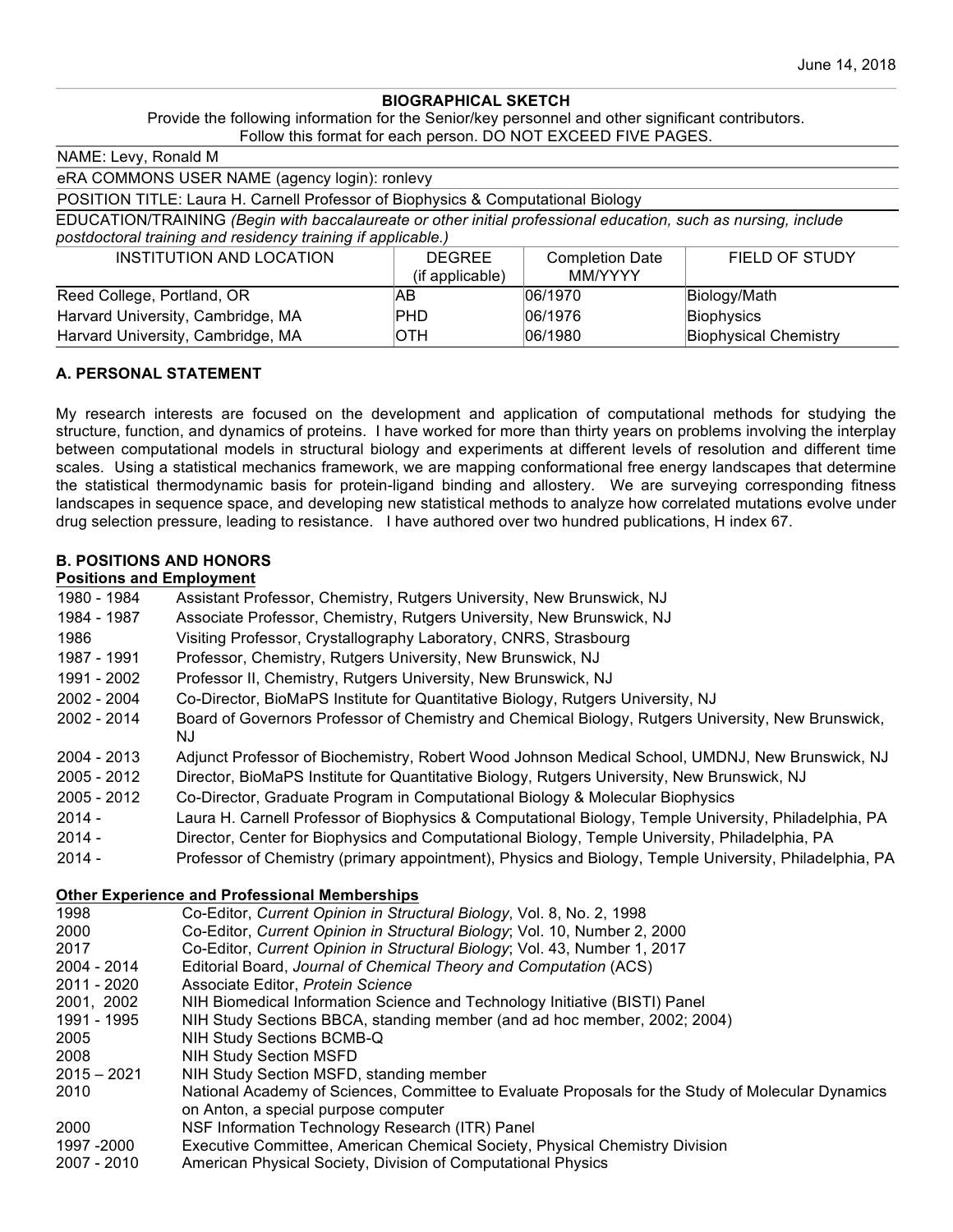| Spring 2004              | Organizer, American Chemical Society National Meeting, Symposium on "Interplay between Computer                                                                                                                                                                                                                                                                                                                                                                                                       |  |  |
|--------------------------|-------------------------------------------------------------------------------------------------------------------------------------------------------------------------------------------------------------------------------------------------------------------------------------------------------------------------------------------------------------------------------------------------------------------------------------------------------------------------------------------------------|--|--|
|                          | Modeling and Experiments on Complex Biological Systems", Anaheim, CA                                                                                                                                                                                                                                                                                                                                                                                                                                  |  |  |
| August 2004              | Organizer, American Chemical Society National Meeting, Symposium on "Frontiers in Biophysical<br>Chemistry", Washington, DC                                                                                                                                                                                                                                                                                                                                                                           |  |  |
| March 2001               | Co-Organizer, DIMACS Symposium on "Protein Structure and Structural Genomics: Prediction,<br>Determination, Technology and Algorithms", Piscataway, NJ                                                                                                                                                                                                                                                                                                                                                |  |  |
|                          | Advisory Boards: Schrödinger Inc. (1995-present); NIH Research Resource--Biological Magnetic<br>Resonance Databank (University of Wisconsin, Madison) (1997-2003); Center for Biological Modeling,<br>Michigan State University (2001-2005); University of Pittsburgh School of Medicine Center for<br>Computational Biology and Bioinformatics (2003-2005); Japan Ministry of Science & Technology<br>Priority Research Area "Physical Forces Affecting Protein Folding and Misfolding" (2004-2008). |  |  |
| March 2014<br>March 2016 | Co-Organizer, ACS Symposium "Tracing Pathways in Biomolecular Simulations", Dallas TX<br>Co-Organizer, ACS Symposium "Computer Simulations of Thermodynamics and Long Time Kinetics<br>of Molecular Events", San Diego CA                                                                                                                                                                                                                                                                             |  |  |
| <b>Honors</b>            |                                                                                                                                                                                                                                                                                                                                                                                                                                                                                                       |  |  |
| 1982-1984                | Alfred P. Sloan Foundation Fellow                                                                                                                                                                                                                                                                                                                                                                                                                                                                     |  |  |
| 1982-1987                | NIH Research Career Development Award                                                                                                                                                                                                                                                                                                                                                                                                                                                                 |  |  |
| 1986                     | NIH Fogarty International Center Senior Fellowship                                                                                                                                                                                                                                                                                                                                                                                                                                                    |  |  |
| 1987                     | Johnson and Johnson Discovery Research Award                                                                                                                                                                                                                                                                                                                                                                                                                                                          |  |  |
| 1995-1996                | John Simon Guggenheim Foundation Fellowship                                                                                                                                                                                                                                                                                                                                                                                                                                                           |  |  |
| 1996                     | Rutgers University Board of Trustees Award for Excellence in Research                                                                                                                                                                                                                                                                                                                                                                                                                                 |  |  |
| 1996                     | Japan Society for the Promotion of Science Fellowship                                                                                                                                                                                                                                                                                                                                                                                                                                                 |  |  |
| 1998                     | <b>AAAS Fellow</b>                                                                                                                                                                                                                                                                                                                                                                                                                                                                                    |  |  |
| 2016                     | Festschrift Special Issue of Protein Science in Honor of Ronald Levy, Vol. 25, no. 1, January 2016                                                                                                                                                                                                                                                                                                                                                                                                    |  |  |

# **C. CONTRIBUTIONS TO SCIENCE**

Ronald Levy is one of the founding members of the group of scientists who developed molecular dynamics simulations of proteins into the powerful technique used in biophysics and structural biology that it is today. He was the first to connect molecular simulations of proteins with Nuclear Magnetic Resonance relaxation experiments, and the first to carry out a simulation of a protein under high pressure. Using computational statistical mechanics as a framework, he has been a leader in studying solvation effects in chemistry and biophysics, and in developing methods and effective potentials for simulating these systems. Levy has pioneered the construction of multiscale models for studying protein kinetics on very long time scales based on Markov State Models built from Replica Exchange simulations. His studies of protein-ligand binding have emphasized the importance of entropic effects, as exemplified by the binding of ligands to Cytochrome P450s and to HIV Protease and Integrase. His group came in first among the computational groups in the 2013 SAMPL4 challenge virtual screening of inhibitors to HIV Integrase. He is a leader in an emerging field which uses maximum entropy Potts statistical models of sequence variation to map the fitness landscapes of proteins and viruses.

**1. Protein Dynamics, Folding, and Misfolding** In recent work we have coupled replica exchange simulations with kinetic network models to elucidate the heterogeneity of the pathways by which small proteins fold. In 2015 we explained why relaxation within the protein unfolded basin can be very fast even though state to state first passage times within that basin can be very slow, thus resolving a paradox the field was grappling with. Our work also explains why many small proteins fold with single exponential kinetics even though the folding pathways are diverse with different barriers.

- 1. Levy, R.M.,M. Karplus and P.G.Wolynes (1981). NMR Relaxation Parameters in Molecules with Internal Motion: Exact Langevin Trajectory Results Compared with Simplified Relaxation Models. J. Am. Chem. Soc., 103, 5998-6011
- 2. Andrec, M., A.K. Felts, E. Gallicchio, and R.M. Levy (2005). Protein Folding Pathways from Replica Exchange Simulations and a Kinetic Network Model. Proc. Natl. Acad. Sci. USA, 102, 6801-6806.
- 3. Wu, K., D. S. Weinstock, C. Narayanan, R. M. Levy, and J. Baum (2009). Structural Reorganization of α-Synuclein at Low pH Observed by NMR and REMD Simulations. J. Mol. Biol., 391, 784-796. DOI: 10.1016/j.jmb.2009.06.063. PMCID: PMC2766395.
- 4. Dai, W., A. M. Sengupta, and R. M. Levy (2015). First Passage Times, Lifetimes, and Relaxation Times of Unfolded Proteins. Phys. Rev. Lett., 115 (4), 048101. DOI: 10.1103/PhysRevLett.115.048101. PMCID: PMC4531052.

**2. Solvation Thermodynamics in Biophysics and Structural Biology** We were among the first to develop multipole and ewald sum methods for treating protein electrostatics in simulations with explicit solvent and to build linear response models from fully atomic simulations. We have developed physics based implicit solvent models which are widely cited.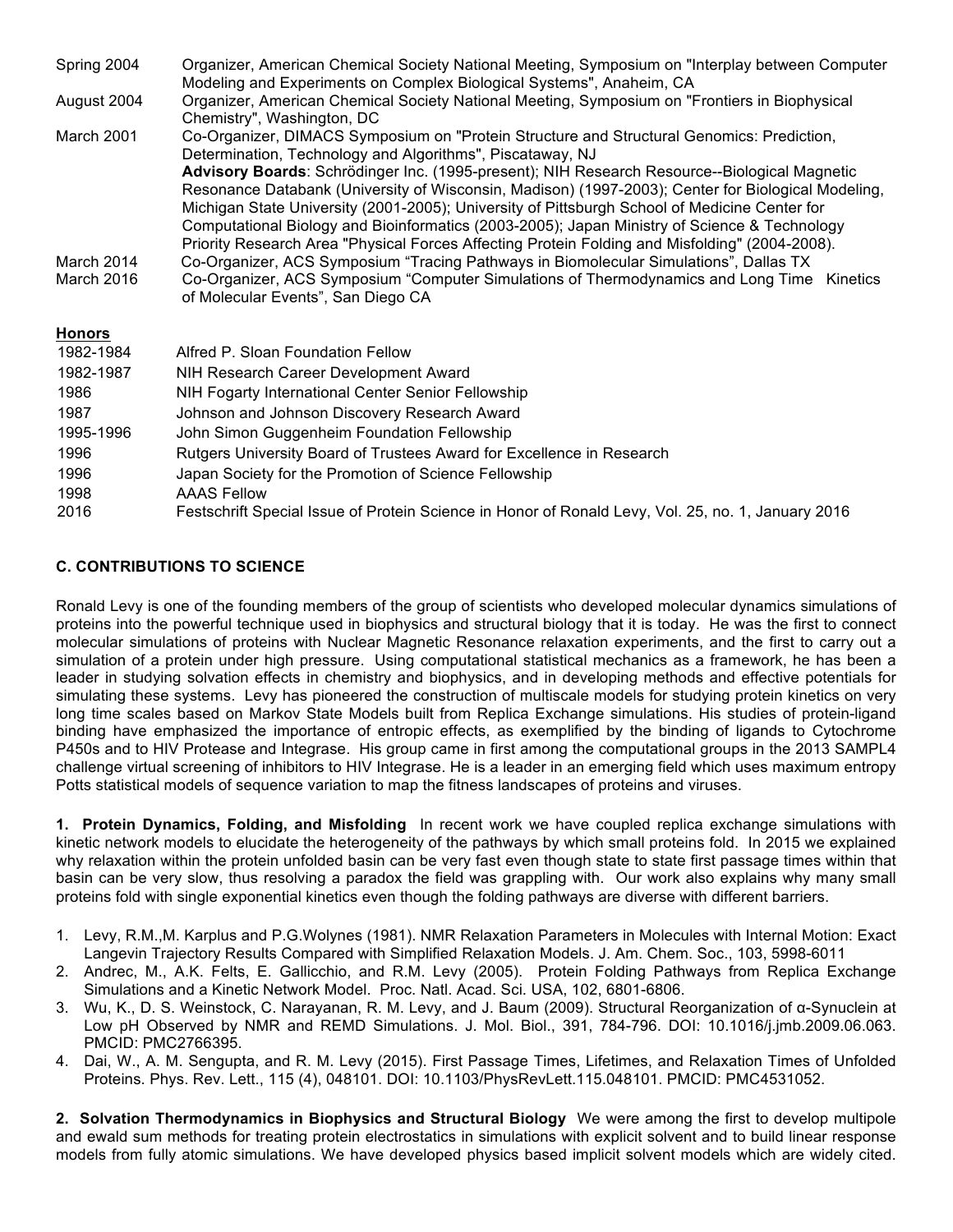We are developing a new statistical thermodynamic framework for analyzing the role of interfacial water in protein-ligand binding, and for inhibitor design.

- 1. Levy, R.M., and E. Gallicchio (1998). Computer Simulations with Explicit Solvent: Recent Progress in the Thermodynamic Decomposition of Free Energies, and in Modeling Electrostatic Effects. Annual Review of Physical Chemistry, 49, 531-567.
- 2. Levy, R.M., L.Y. Zhang, E. Gallicchio, and A.K. Felts (2003). On the Non-Polar Hydration Free Energy of Proteins: Surface Area and Continuum Solvent Models for the Solute-Solvent Interaction Energy. J. Am. Chem. Soc., 125, 9523-9530.
- 3. Levy, Ronald M., Di Cui, Bin W. Zhang, and Nobuyuki Matubayasi (2017). The Relationship Between Solvation Thermodynamics from IST and DFT Perspectives. The Journal of Physical Chemistry B, . DOI: 10.1021/acs.jpcb.6b12889.
- 4. Cui, Di, Bin W. Zhang, Nobuyuki Matubayasi, and Ronald M. Levy (2018). The Role of Interfacial Water in Protein– Ligand Binding: Insights from the Indirect Solvent Mediated Potential of Mean Force. Journal of Chemical Theory and Computation, Web publication. DOI: 10.1021/acs.jctc.7b0107

**3. Mapping Free Energy Landscapes for Protein-Ligand Binding and Allostery** We carried out some of the earliest simulations of allosteric transitions in a protein by umbrella sampling with free energy analysis. Our binding energy distribution analysis method (BEDAM) is a high throughput protein-ligand free energy simulation method which occupies a place between docking and high resolution free energy perturbation methods. It has been shown to substantially improve the enrichment of actives in large ligand libraries when used to refine the docked libraries. We have developed novel replica exchange algorithms for carrying out molecular simulations and new reweighting schemes to estimate free energies.

- 1. Ravindranathan, K.P., E. Gallicchio, and R.M. Levy (2005). Conformational Equilibria and Free Energy Profiles for the Allosteric Transition of the Ribose Binding Protein, J. Mol. Biol., 353, 196-210.
- 2. Gallicchio, E., and R.M. Levy (2011). Advances in all atom sampling methods for modeling protein-ligand binding affinities. Current Opinion in Structural Biology, 21, 161-166, PMCID: PMC3070828. Doi.10.1016/j.sbi.2011.01.010
- 3. Tan, Zhiqiang, Emilio Gallicchio, Mauro Lapelosa, and Ronald M. Levy (2012). Theory of binless multi-state free energy estimation with applications to protein-ligand binding. J. Chem. Phys., 136, 144102. DOI: 10.1063/1.3701175. PMCID: PMC3339880.
- 4. Zhang, Bin W., Nanjie Deng, Zhiqiang Tan, and Ronald M. Levy (2017). Stratified UWHAM and Its Stochastic Approximation for Multicanonical Simulations Which are Far from Equilibrium. *Journal of Chemical Theory and Computation*, 13, 4660-4674 PMCID: PMC5897113. DOI: 10.1021/acs.jctc.7b00651.

**4. Design of inhibitors of HIV Reverse Transcriptase (RT) and Integrase (IN), and the Mechanism by which ALLINIS Promote the Multimerization of IN** We have long standing strong collaborations with structural biologists, biochemists and virologists, working on the design of inhibitors of HIV proteins. Our model of the structure of the ALLINI induced IN multimer, was validated by the first reported crystal structure published in December 2016.

- 1. Paris, K.A., O. Haq, A.K. Felts, K. Das, E. Arnold, and R.M. Levy (2009). Conformational Landscape of the HIV-1 RT NNIBP: Lessons for Inhibitor Design from a Cluster Analysis of Many Crystal Structures. J. Med. Chem., 52, 6413- 6420, PMCID: PMC 3182518. Doi.10.1021/jm900854h
- 2. Gallicchio, E., N. Deng, P. He, L. Wickstrom, A.L. Perryman, D.N. Santiago, S. Forli, A.J. Olson, and R.M. Levy (2014). Virtual screening of integrase inhibitors by large scale binding free energy calculations: the SAMPL4 challenge. Journal of Computer-Aided Molecular Design, 28, 475-490. PMCID: PMC4137862. doi: 10.1007/s10822- 014-9711-9.
- 3. Slaughter, A., K.A. Jurado, N. Deng, L. Feng, J.J. Kessl, N. Shkriabai, R.C. Larue, H.J. Fadel, P.A. Patel, N. Jena, J.R. Fuchs, E. Poeschla, R.M. Levy, A. Engelman, and M. Kvaratskhelia (2014). The mechanism of H171T resistance reveals the importance of Nδ-protonated His171 for the binding of allosteric inhibitor BI-D to HIV-1 integrase. Retrovirology, 11. (2014) PMCID: PMC4251946. doi: 10.1186/s12977-014-0100-1.
- 4. Deng, Nanjie, Hoyte, Ashley, Mansour, Yara E., Mohamed, Mosaad S. Fuchs, James R., Engelman, Alan N., Kvaratskhelia, Mamuka, and Ronald M. Levy (2016). Allosteric HIV-1 Integrase Inhibitors Promote Aberrant Protein Multimerization by Directly Mediating Inter-Subunit Interactions: Structural and Thermodynamic Modeling Studies. Protein Science Accelerated Communications

**5. Mapping the Fitness Landscapes of Proteins and the Evolution of Drug Resistance** We are pioneering new sequence based statistical inference methods to analyze correlated mutations and the fitness landscape of kinase family proteins and of HIV-1 evolving under drug selection pressure. We have constructed Potts Hamiltonian models based on